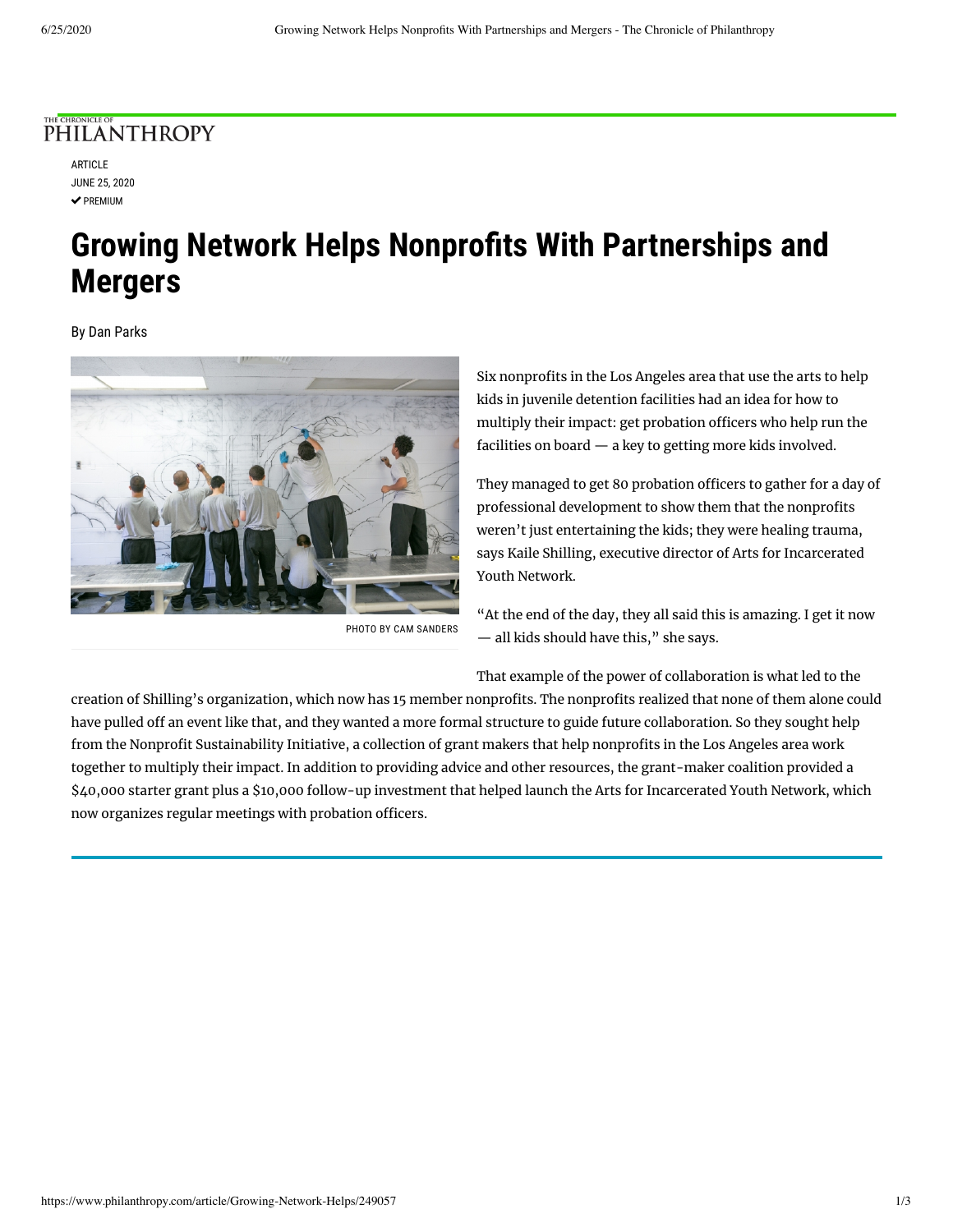#### **5 WAYS TO PUSH COLLABORATION FORWARD**

Encourage curiosity about collaboration. Mergers and collaborations shouldn't be considered solely as tools of last resort for nonprofits in crisis; even healthy organizations should explore the potential benefits.

**Get boards on board.** This can be a challenge with board members who are often intensely loyal to the organization as opposed to the mission. Executive directors play an important role in explaining the benefits of collaboration and providing additional resources to help bring boards along in their thinking.

Be sensitive to culture and leadership. A new organization led by millennials, for example, will have a vastly different culture than an organization founded a century ago.

Foster transparency and trust. "Funders can convene grantees around best practices in the field of sustained collaboration so that nonprofits have an opportunity to become more receptive," the report states.

**Bring foundations and other donors together.** All donors want to see the impact of their money maximized so they should be receptive to nonprofits that want to work together.

SUSTAINED COLLABORATION NETWORK

Shilling said that one of the key things the Nonprofit Sustainability Initiative did for the arts nonprofits was help them start bringing in more government money. In 2016, the Arts for Incarcerated Youth Network landed about \$800,000 from local government agencies to distribute to its member nonprofits, says Shilling; today that figure stands at \$1.8 million.

With many nonprofits struggling to meet pressing needs and survive amid the pandemic, calls for partnerships like the arts network forged, as well as mergers and other alliances, will become more frequent and urgent than ever. A coalition called the Sustained Collaboration Network is helping show nonprofits how to make it work successfully and providing cash support as well. It has member groups in six locations — the Nonprofit Sustainability Initiative in Los Angeles, plus other groups in Dallas, Pittsburgh, Philadelphia, and New York City and a statewide one in Arizona.

The Sustained Collaboration Network helps nonprofits by providing grants to support long-term partnerships, shared staffing and back-office services, and full-blown [mergers](https://www.philanthropy.com/article/Ask-an-Expert-Starting-the/249002).

A new [report](https://www.sustainedcollab.org/wp-content/uploads/2020/05/Building-Capacity-For-Sustained-Collaboration.pdf) about the network published by Open Impact, a philanthropic advising firm, and SeaChange Capital Partners, which helps nonprofits facing complex challenges, says that foundations and other supporters of the Sustained Collaboration Network have committed more than \$20 million in grants so far to help nonprofits figure out new ways to work together.

Supporters of the network include the Lodestar Foundation, a longtime proponent of collaboration through its grant making. It provided \$275,000 in funding for the national network, convened numerous meetings, and provided other support. Another major supporter, Fidelity Charitable Trustees' Initiative, provided \$350,000.

#### **Averting Layoffs Through a Merger**

Otis Bullock, executive director of Diversified Community Services, in Philadelphia, said his nonprofit and United Communities Southeast Philadelphia serve adjoining neighborhoods on the south side of Philadelphia.

The two nonprofits, which provide a variety of basic services including housing and food assistance, decided two years ago that a full-blown merger was the best way for the two organizations to serve more people, and that process is underway. Sharing human resources and other administrative functions will allow the new, merged nonprofit to have far greater growth potential than if they'd continued operating separately, Bullock said.

The Nonprofit Repositioning Fund, the Philadelphia chapter of the Sustained Collaboration Network, provided a \$20,000 grant to explore the merger, plus \$50,000 to carry it out. The money is being used mostly to pay for a consultant.

"We are experts in providing services and pulling people out of poverty," Bullock said. "We are not experts in how to take two organizations and build a new one."